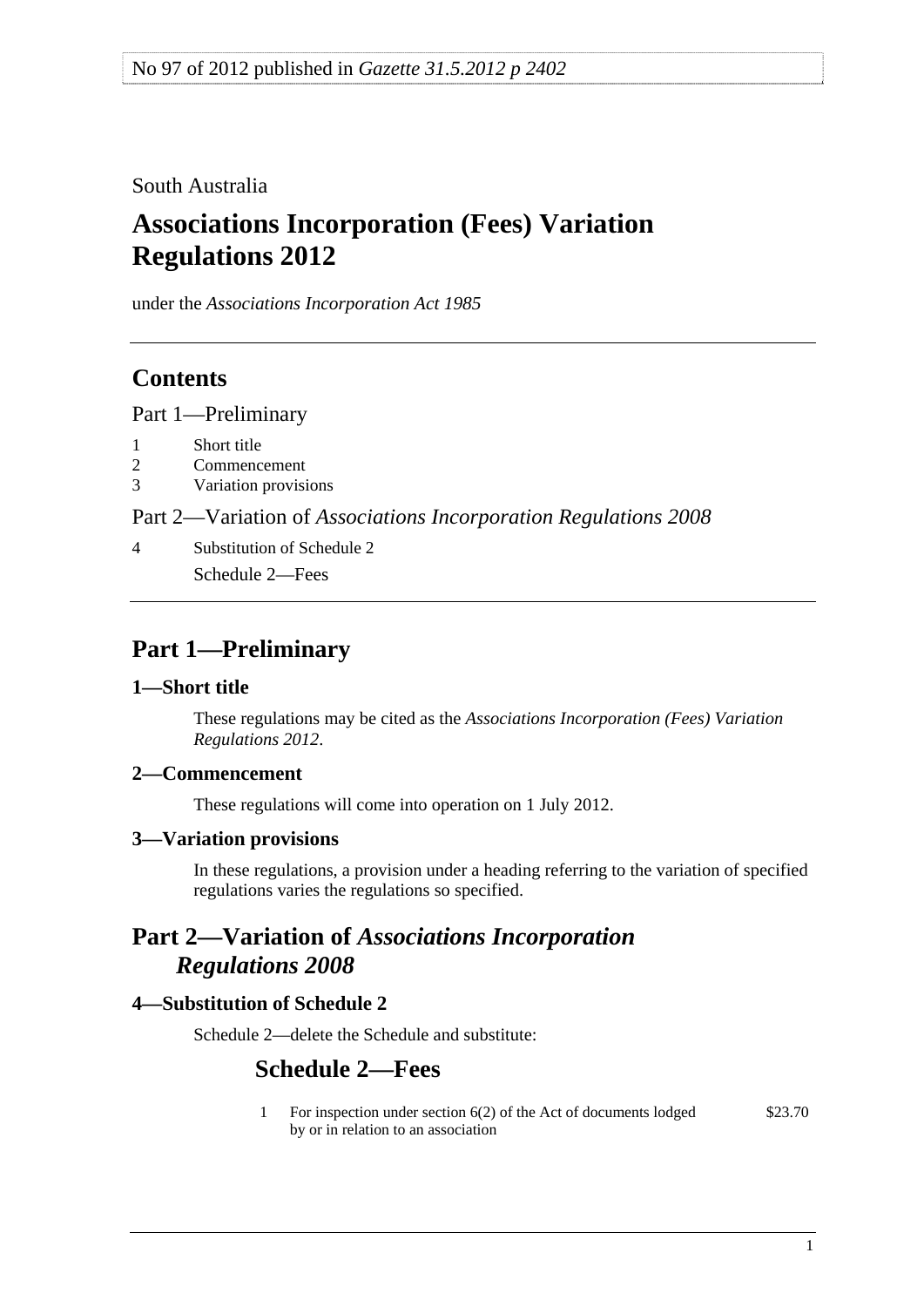| 2  | For the supply of an uncertified copy of, or extract from, a<br>document held by the Commission in relation to an association (in<br>addition to the fee payable under clause 1)-                                                                                                                                            |          |
|----|------------------------------------------------------------------------------------------------------------------------------------------------------------------------------------------------------------------------------------------------------------------------------------------------------------------------------|----------|
|    | in the case of rules of an association or a periodic return<br>(a)<br>of a prescribed association                                                                                                                                                                                                                            | \$18.50  |
|    | in any other case<br>(b)                                                                                                                                                                                                                                                                                                     | \$5.15   |
| 3  | For the supply of a certified copy of, or extract from, a document<br>held by the Commission in relation to an association (in addition to<br>the fee payable under clause 1)—                                                                                                                                               |          |
|    | in the case of rules of an association or a periodic return<br>(a)<br>of a prescribed association                                                                                                                                                                                                                            | \$37.00  |
|    | (b)<br>in any other case                                                                                                                                                                                                                                                                                                     | \$23.70  |
| 4  | On lodging an application to the Commission (not being an<br>application for which a fee is specified elsewhere in the Schedule)<br>to exercise any of the powers conferred on the Commission by the<br>Act, or by those provisions of the Corporations Act 2001 of the<br>Commonwealth applied by the Act to an association |          |
| 5  | On lodging an application to the Minister to exercise any powers<br>conferred on the Minister by the Act                                                                                                                                                                                                                     | \$58.00  |
| 6  | On lodging an application for incorporation under section 19 of the<br>Act                                                                                                                                                                                                                                                   | \$171.00 |
| 7  | On lodging an application for amalgamation under section 22 of the<br>Act                                                                                                                                                                                                                                                    | \$171.00 |
| 8  | On lodging an application to register an alteration to rules under<br>section 24 of the Act (including an application to alter the name of<br>an association)                                                                                                                                                                | \$58.00  |
| 9  | For the approval of the Commission of an auditor under<br>section $35(2)(b)$ of the Act                                                                                                                                                                                                                                      | \$81.00  |
| 10 | On lodging a periodic return under section 36 of the Act                                                                                                                                                                                                                                                                     | \$81.00  |
| 11 | On submitting to the Commission for examination a draft<br>explanatory statement prior to its registration under the provisions<br>of the Corporations Act 2001 of the Commonwealth applied under<br>section 40A of the Act                                                                                                  | \$171.00 |
| 12 | On lodging an application for the approval of the Commission for<br>extension of period under section $41C(4)(a)$ of the Act                                                                                                                                                                                                 | \$60.50  |
| 13 | For consent of the Commission under section $43(1a)$ of the Act to<br>distribute surplus assets of an association on winding up among<br>members of the association                                                                                                                                                          | \$81.00  |
| 14 | On lodging an application to deregister an association under<br>section 43A(1) of the Act                                                                                                                                                                                                                                    | \$120.00 |
| 15 | On making a request of the Commission under section 43A(5) of<br>the Act (in addition to the fee payable under clause 14)                                                                                                                                                                                                    | \$81.00  |
| 16 | \$81.00<br>On lodging an application to the Commission to exercise the<br>powers conferred by section 44A or 46 of the Act                                                                                                                                                                                                   |          |
| 17 | For an act done by the Commission—                                                                                                                                                                                                                                                                                           |          |
|    | (a)<br>representing a defunct association or its liquidator under<br>section 44A of the Act                                                                                                                                                                                                                                  | \$81.00  |